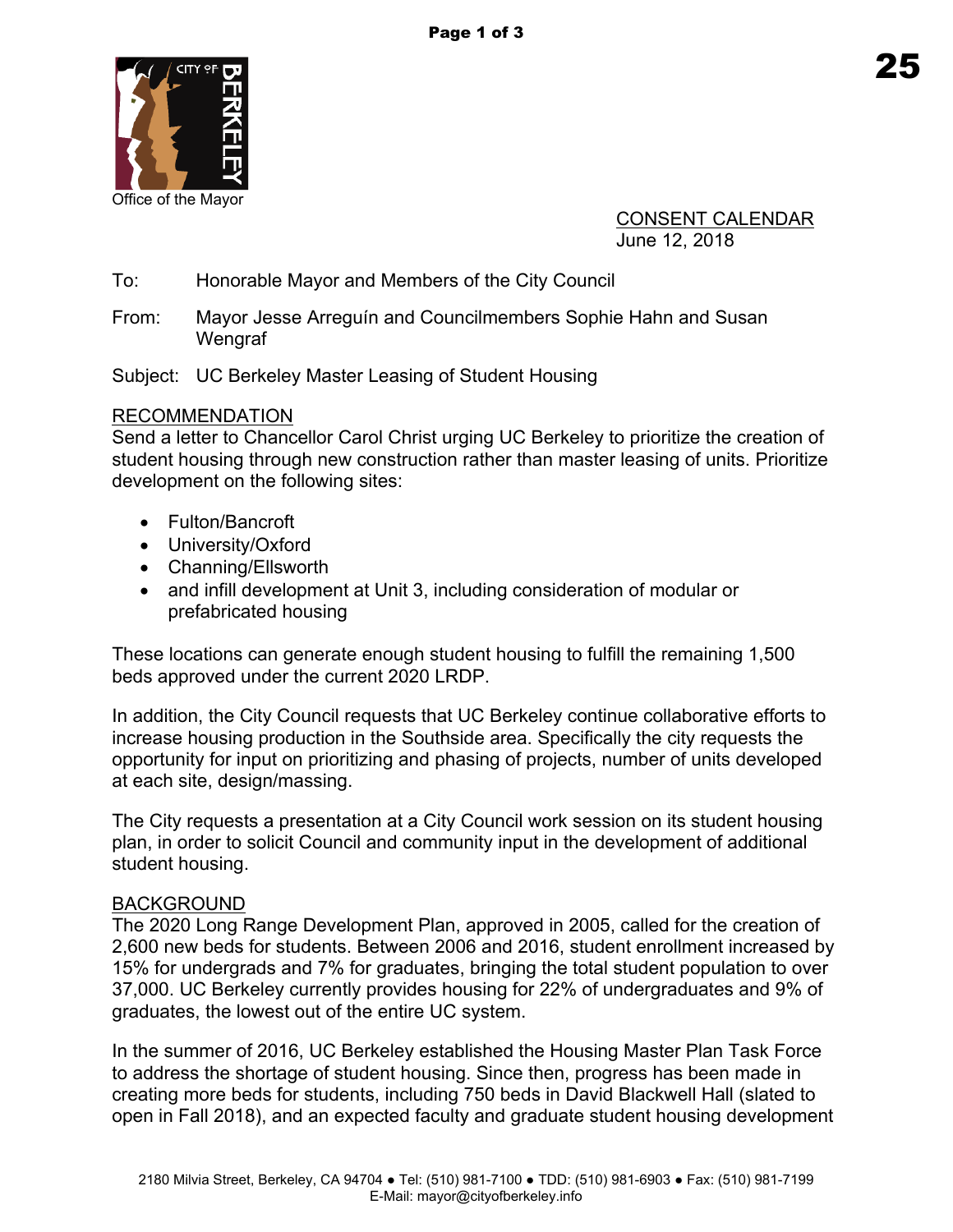at Upper Hearst. The Task Force has also identified nine locations for the development of student housing.

The Regional Housing Needs Allocation (RHNA) for Berkeley, mandated by State Housing Law, calls for the creation of 2,959 new units between 2014 and 2022, including 1,558 units below 120% area median income. As of September 2017, Berkeley has approved only 50% of these RHNA recommendations, including 94% of the Market Rate housing goal and 10% of the Below Market Rate housing goal.

Unfortunately, the RHNA does not take into consideration student housing. As a university town, Berkeley's rental market includes a constant influx and changing tenancies of students, in addition to the needs of our workforce, long-term residents, and those aging in place, placing further strain on demand amidst a housing crisis.

The City Council has supported several initiatives to support and encourage the development of new student housing, especially in the Southside neighborhood. On January 23, 2018 the Council adopted Resolution No. 68,304–N.S., which called upon the Planning Commission to prioritize a litany of referrals, including a twenty-foot height increase and FAR increase for Southside, a pilot density bonus program for the Telegraph Commercial district, and non-commercial uses on the ground floor. The Resolution also called for conversion of vacant commercial properties on Telegraph to residential, expanding the Car-Free Housing Overlay, allowing two high-rises of twelve stories for student housing on Southside, and promoting modular and micro units. The Resolution specifically cites sites at Fulton/Bancroft, University/Oxford, Channing/Ellsworth, and Unit 3 as consensus supported sites for new student housing in the short term. These locations can generate enough student housing to fulfill the remaining 1,500 beds approved under the current LRDP.

UC Berkeley recently announced its plans to provide 665 beds to students through master leasing by 2023, with 254 beds available starting in Fall 2018 through agreements with two projects currently under construction. The use of master leasing, whether through the purchasing of existing units or earmarking units that are proposed or under construction, places a burden on the Berkeley community as this removes units from the general rental market, making it more difficult to achieve the RHNA goals. While solutions to the student housing shortage should be multi-pronged, it should not be done at the expense of housing availability in the greater community.

FINANCIAL IMPLICATIONS None

## ENVIRONMENTAL SUSTAINABILITY

The development of new student housing close to campus is consistent with the goals of the Climate Action Plan.

CONTACT PERSON Mayor Jesse Arreguín 510-981-7100 Attachments: 1: Letter